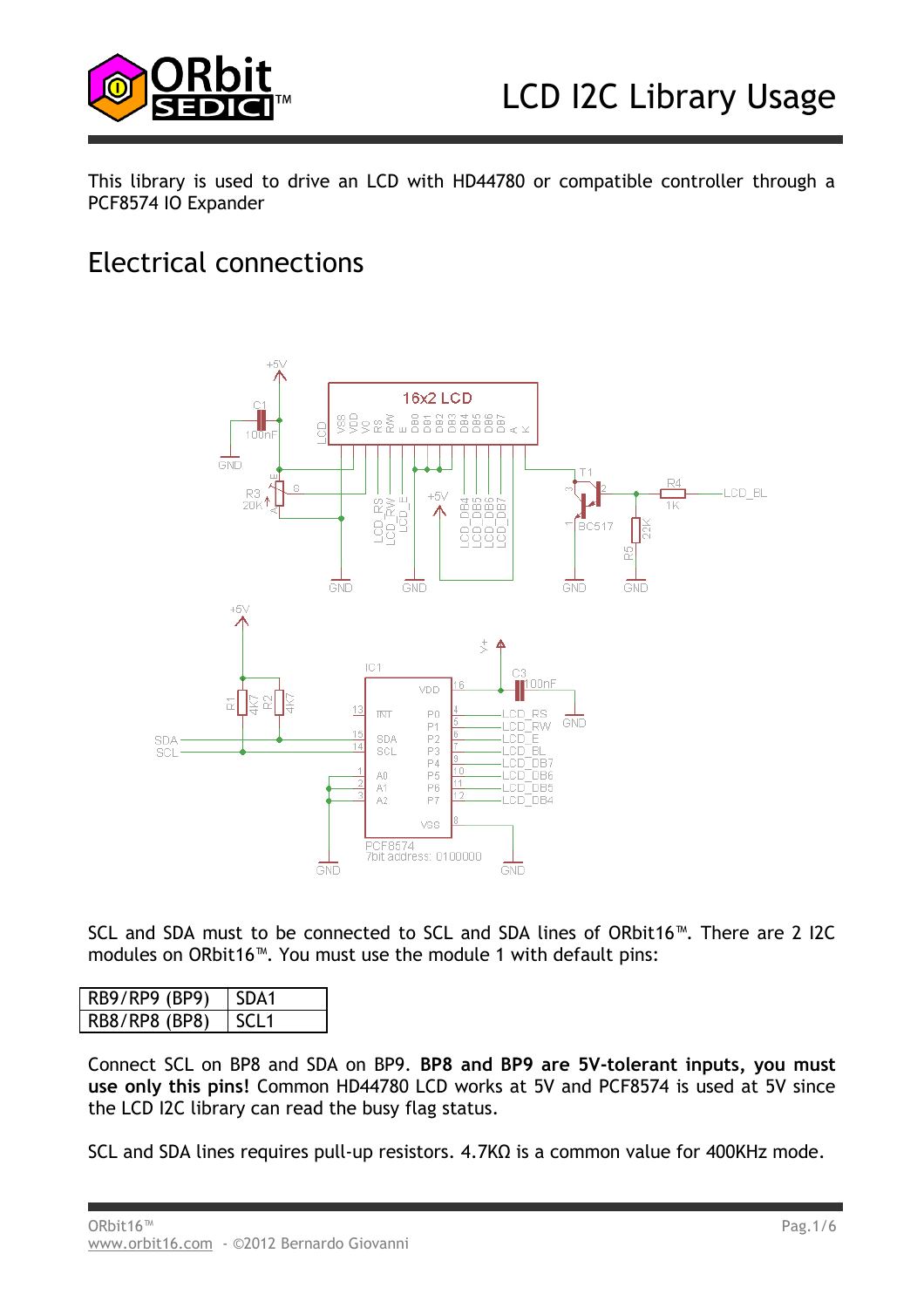

A0, A1 and A2 pins of PCF8574 are the I2C address selection pins. 7-bit address of PCF8574 is:



if you use a PCF8574A instead of PCF8574, the 7-bit address will be:

| ΑU<br>ιı<br> |
|--------------|
|--------------|

this 7-bit address is followed by 1 if you want to use the IO expander in read-mode, or by 0 if you want to use it in write mode.

If A2, A1 and A0 are pulled to GND as in above schematic, the 7-bit address of a PCF8574 will be 0x20 :



The 7-bit address of a PCF8574A will be 0x38:



The library uses the address in the 7bit format, the R/W bit is added by the functions.

### Library settings

If you use a different IO-Expander-to-lcd connection than that showed in above schematic, you must change the following part in the **lcd** i2c.h header file:

|         |                |                         | // connections between LCD and PCF |
|---------|----------------|-------------------------|------------------------------------|
| #define | LCD RS 0       |                         | // Register select                 |
|         | #define LCD RW | $\sim$ 1                | // Read/Write                      |
| #define | LCD EN 2       |                         | // Enable                          |
| #define | LCD BL         | $\overline{\mathbf{3}}$ | // Backlight                       |
| #define | LCD D7         | $\overline{4}$          | // LCD data 7                      |
| #define | LCD D6         | $-5$                    | $//$ LCD data 6                    |
| #define | LCD D5         |                         | $6$ // LCD data 5                  |
| #define | LCD D4         | $-7$                    | // LCD data 4                      |

You must also change the display size by editing this part in the same file:

*// display size* #define LCD\_ROWS 2 #define LCD\_COLS 16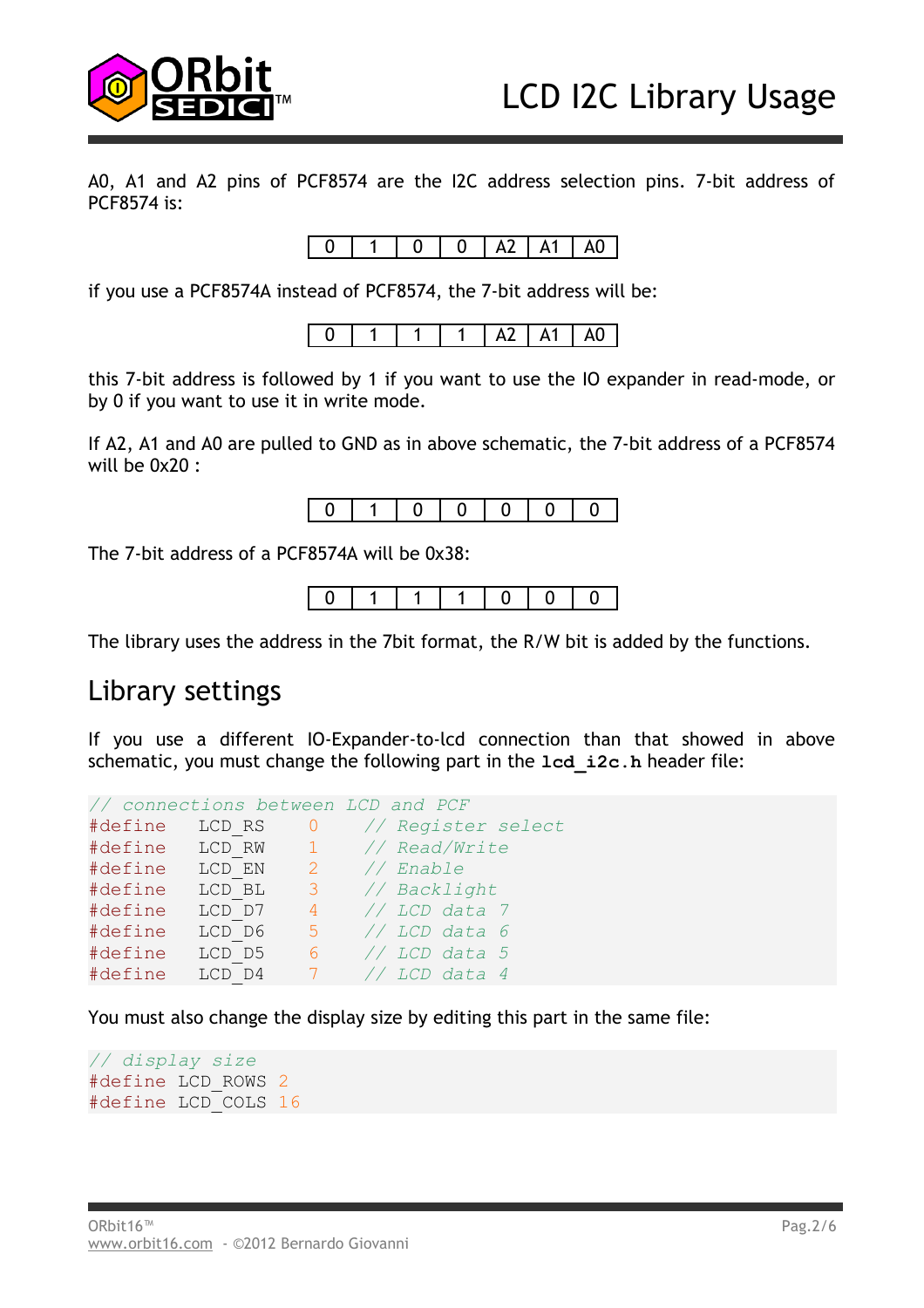

## Library usage

**This library requires the IO Expander Library**. At the beginning of your program, outside the main function, in the "include" section, you must write:

```
#define IOEXP_ADDR 0x20 // required PCF8574 address definition
#include <libpic30.h> // required for delays used in the library
#include <i2c.h> // required for use of io expander
#include "ioexp.c" // required for use of LCD with PCF8574
#include "lcd_i2c.c"
```
In **main()** function of your program, outside the infinite loop, you must configure the I2C module. This is an example of configuration:

```
OpenI2C1(I2C_ON & I2C_IDLE_CON & I2C_SLW_EN & I2C_SM_DIS
I2C IPMI DIS, 37);
IdleI2C1();
```
Value 37 is used to work with devices operating at 400KHz on ORbit16™. Working at 400KHz requires the Slew Rate control enabled. This is achieved by using the **I2C\_SLW\_EN** value in the configuration.

If you want I2C module on ORbit16™ operates at 100KHz, change 37 to 157 and disable the slew rate control (**I2C\_SLW\_DIS**). If you want I2C module on ORbit16™ operates at 100KHz, change 37 to 13 and disable the slew rate control (**I2C\_SLW\_DIS**).

#### *Note*

*Few devices can operate at 1MHz. All devices on same I2C bus must operate to the frequency allowed by the slower device on the bus. Different frequencies requires different pullup resistors values.*

then you must initialize the LCD (in the main, outside the infinite loop) by using the function **LCDinit**:

LCDinit(ON); *// initialize the LCD with backlight ON*

Now you can use the following high-level functions:

```
void LCDInit(unsigned char backlight);
void LCDGoto(char row,char col);
void LCDClear(void);
void LCDSetBacklight(unsigned char backlight);
void LCDPutch(char c);
void LCDPutun(unsigned int c);
void LCDPutsn(signed int c);
void LCDPuts(const char *s);
void LCDCustomChar(unsigned char pos, const char *b);
```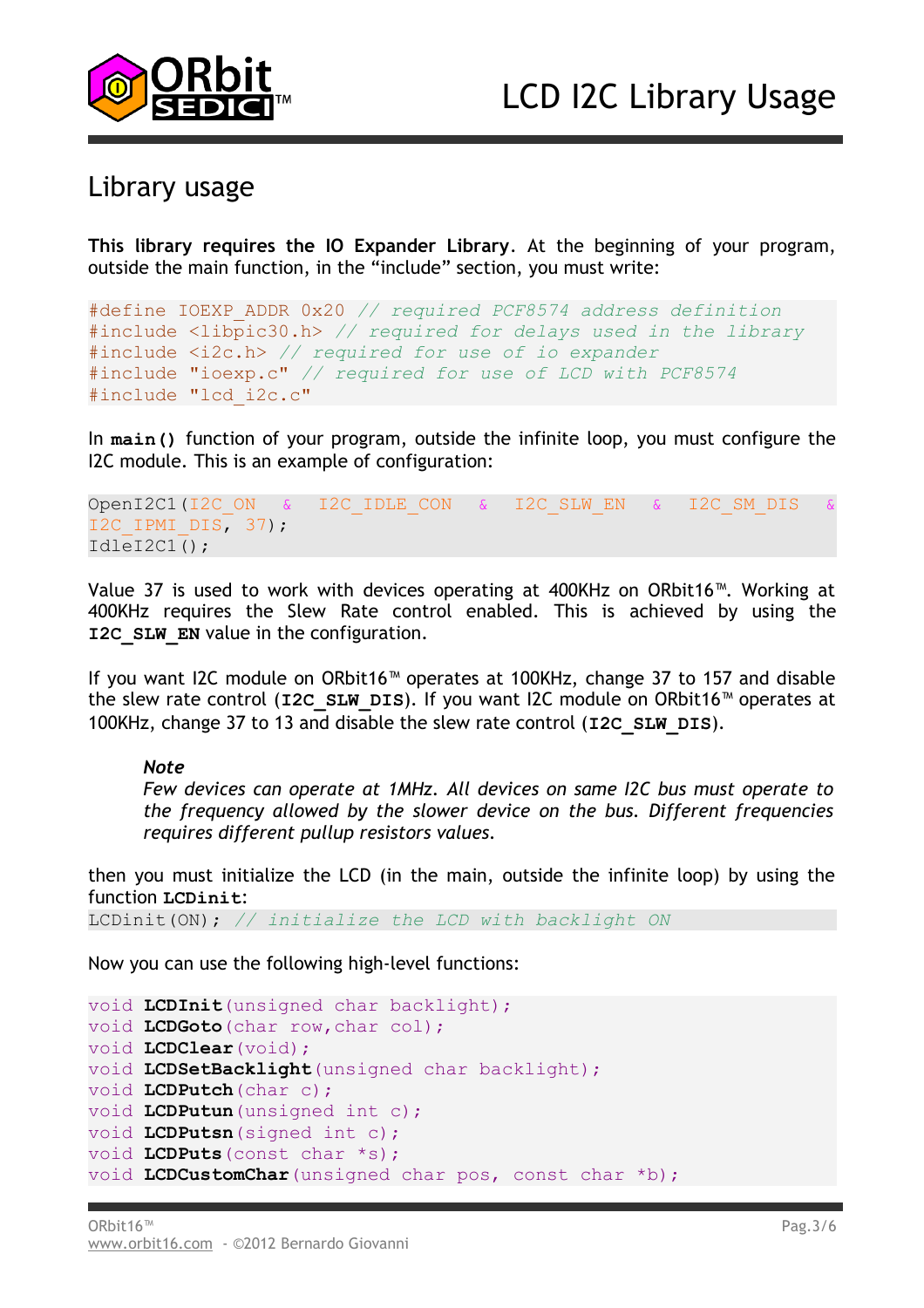

#### **LCDInit**

is used to initialize the LCD.

Parameters:

backlight : turns on or off the backlight at the initialization

usage example: LCDInit(ON); *// initialize the LCD with backlight ON*

**LCDGoto**

move the cursor to the desidered row and column (1-based index)

Parameters: row : row value (between 1 and LCD\_ROW) col: column value (between 1 and LCD COLS)

usage example: LCDGoto(1,2); *// move cursor to first row, second column*

**LCDClear** Clear LCD content.

Parameters: none

usage example: LCDClear(); *// clear LCD*

**LCDSetBackLight** turns on or off the backlight

Parameters: backlight : ON or OFF (1 or 0)

usage example: LCDSetBackLight(OFF); *// turns off the backlight*

**LCDPutch** write a single char

Parameters: c : code of the char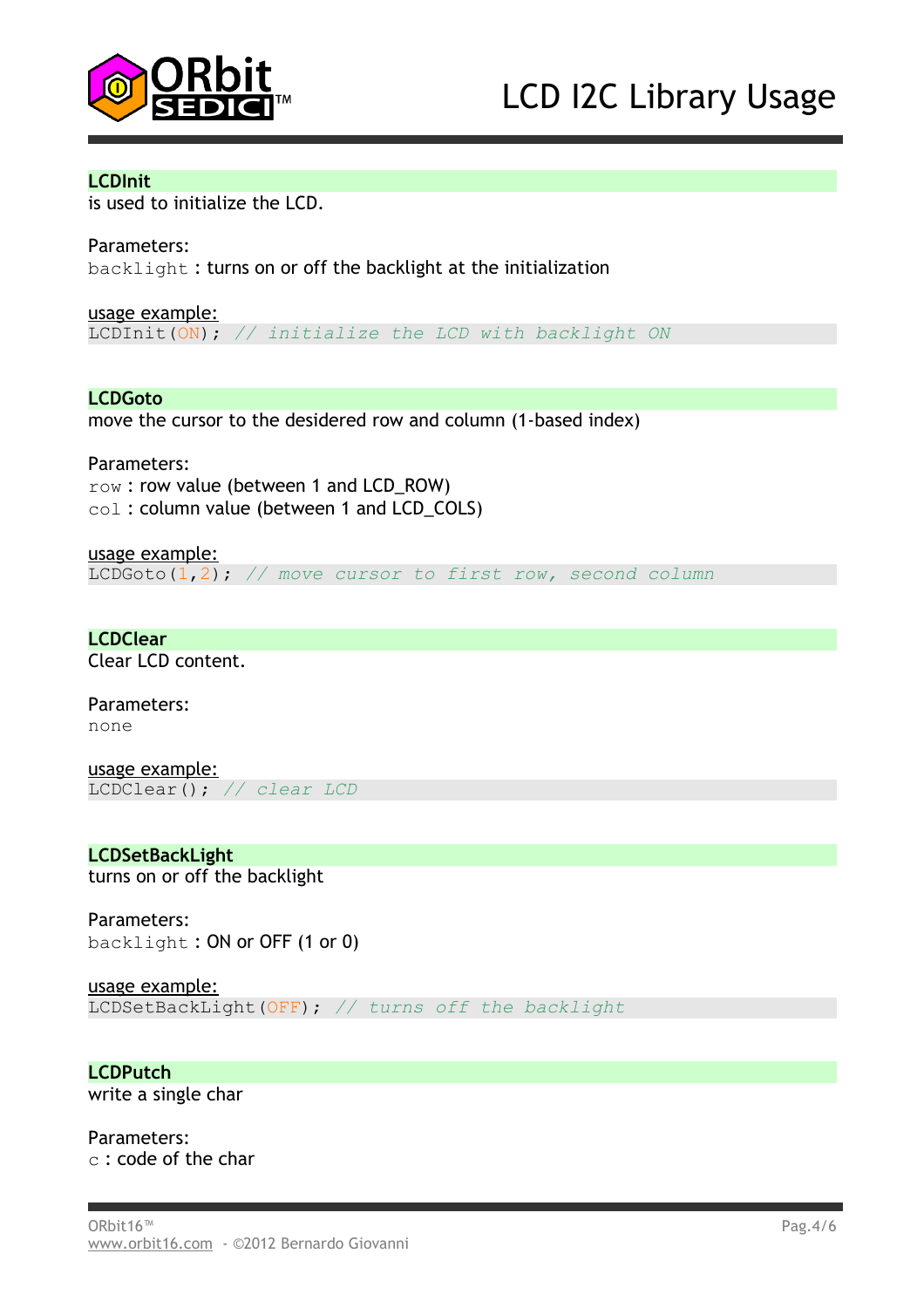

# LCD I2C Library Usage

usage example:

LCDPutch('A'); *// write A – note: use SINGLE quotes* LCDPutch(128); *// write the char having code 128*

*Note: for chars having a code between 32 and 127, the code would be the ascii code, for other values you must read the datasheet of the controller used by your display. Values between 0 and 7 are used for the custom characters.*

**LCDPutun** write an unsigned integer

Parameters: c : number between 0 and 65535

usage example:

LCDPutun(4532); *// writes 4532* unsigned char a=256; LCDPutun(a); *// writes 256*

#### **LCDPutsn**

write a signed integer

Parameters:

 $c$ : number between -32768 and 32767

```
usage example:
LCDPutsn(-4532); // writes -4532
unsigned char a=256;
LCDPutsn(a); // writes 256
```
 $a * = -1;$ LCDPutsn(a); *// writes -256*

#### **LCDPuts**

write a string null terminated

Parameters: \*s : pointer to string

#### usage example:

```
LCDPuts("Hello World!"); // writes Hello World! – use DOUBLE
quotes
const char string[] = "ORbit16";
LCDPuts(string); // writes ORbit16
```